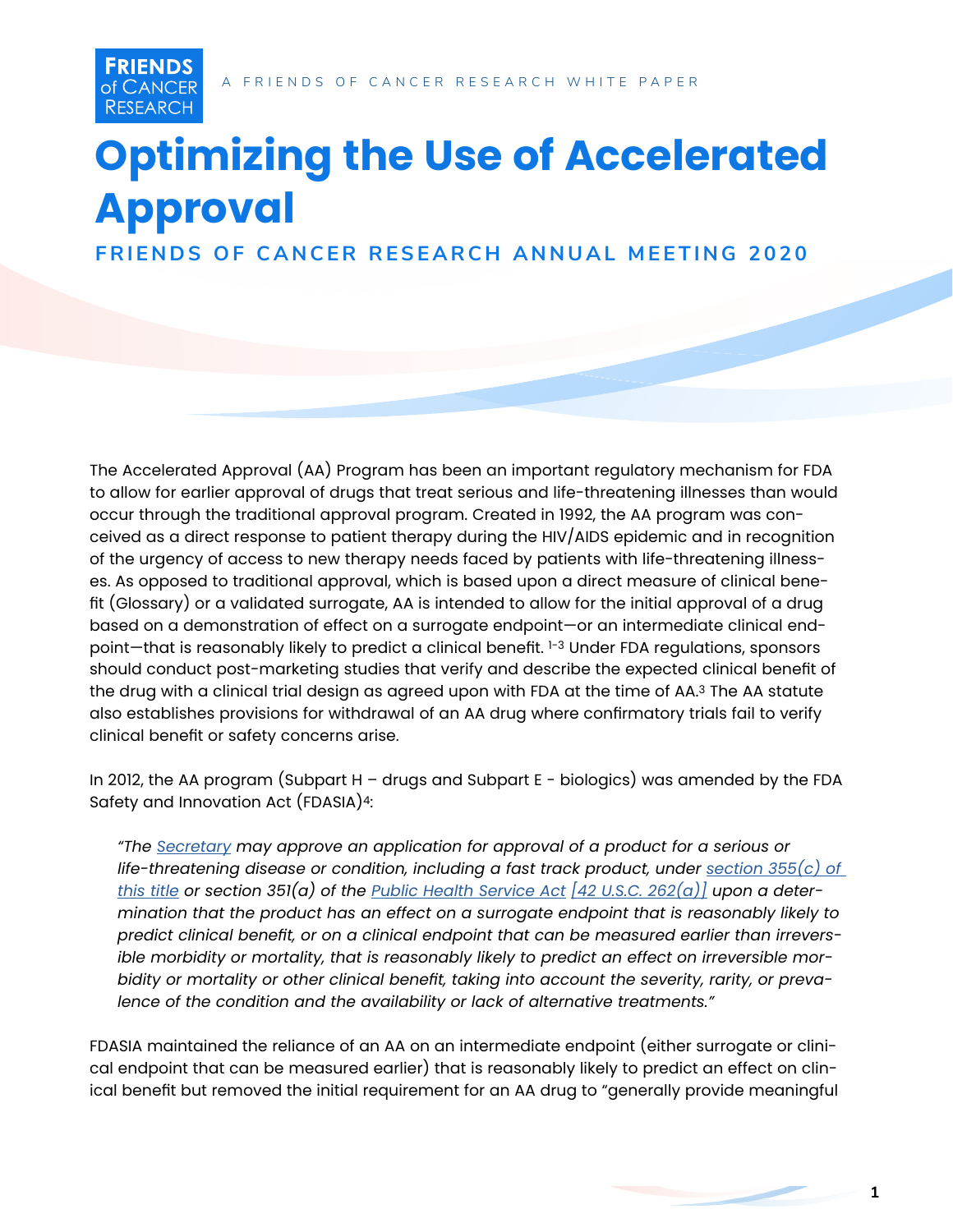Thank You to Our Working Group Members

**Josh Bilenker** Loxo Oncology at Lilly

**Gideon Blumenthal Merck** 

**R. Angelo de Claro** FDA

**George Demetri** Dana-Farber Cancer Institute

**Ritesh Jain** EMD Serono, Inc. (Merck KGaA)

**Praveen Marapaka** EMD Serono, Inc. (Merck KGaA)

**David Mitchell** Multiple myeloma patient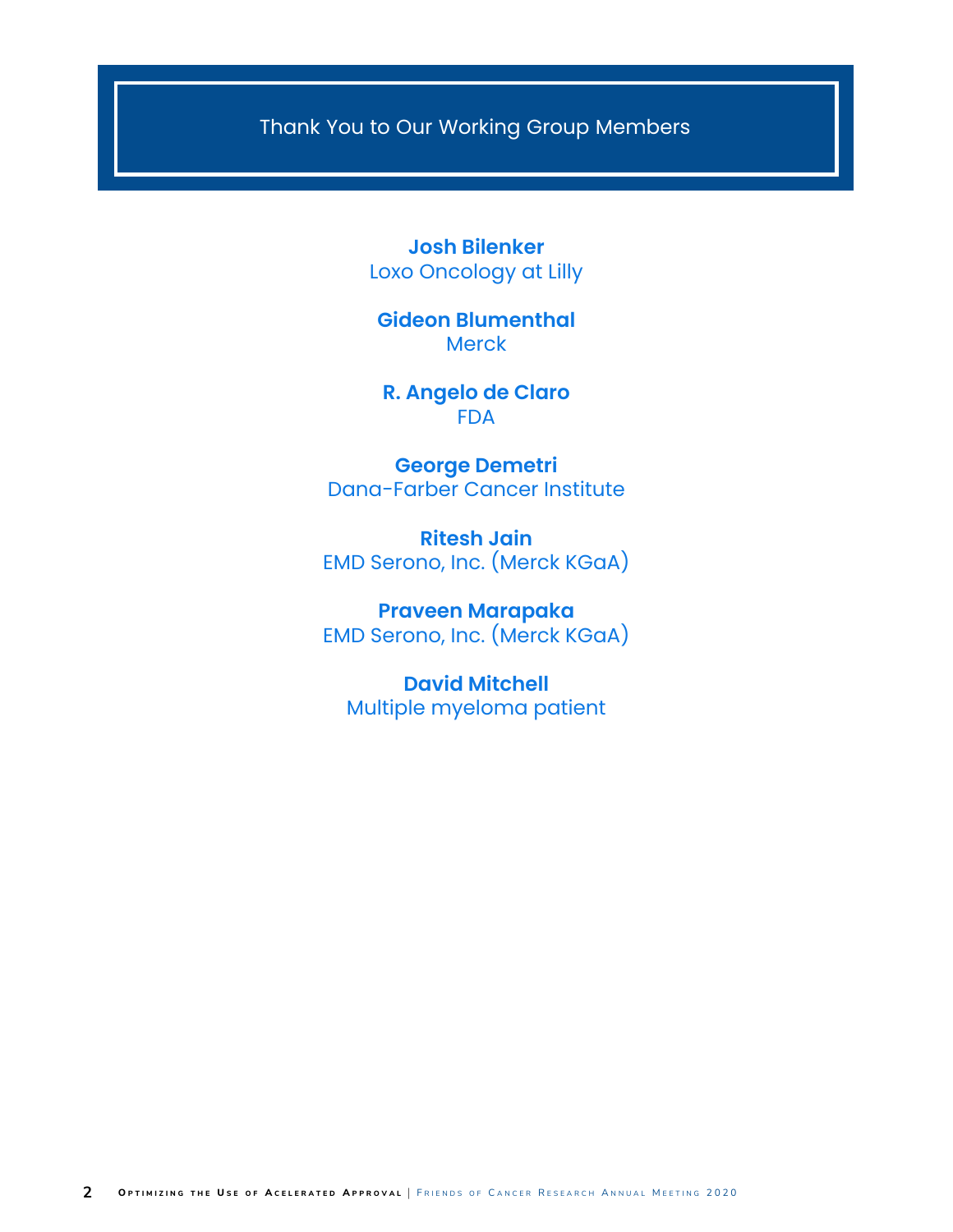advantage over available therapies." Although FDA's regulations and guidance have not yet been modified to reflect the later language change, the modified language in FDASIA nonetheless reduced some ambiguity regarding which products may qualify for accelerated approval. By explicitly incorporating a more comprehensive benefit-risk assessment in FDA communications regarding an AA, along with outcomes meaured by a surrogate or intermediate clinical endpoint, stakeholder confusion related to AA could be further reduced.

The AA pathway broadly applies to all drug classes and is used across clinical divisions within the FDA. However, AA has been most frequently used in oncology. In the past 10 years (2010- 2019), 84% of FDA's accelerated approvals were granted for oncology indications.5 The robust experience of AA in oncology, which is unique given an extensive infrastructure for conducting research and aggregating data, can be used to inform the use of AA in other indications. This white paper will explore the impact of AA, identify challenges, and pose improvements both broadly and within the context of, and informed by, learnings from applications of AA in oncology. For a discussion of other expedited programs used by the FDA see the companion white paper "[Modernizing Expedited Development Programs](https://friendsofcancerresearch.org/sites/default/files/2020-11/Modernizing_Expedited_Development_Programs-2020.pdf)."

# **Why is AA Important for Patients?**

Since its creation by FDA in 1992, 148 new drugs or biologics to treat serious or life-threatening illnesses have been approved through the AA program.5 One assessment of oncology treatments concluded that therapies receiving AA were made available a median of 3.4 years earlier than would be achievable if confirmation of clinical benefit based upon a primary endpoint, such as overall survival, was required.6

AA has extended or, in certain cases, saved patients' lives by providing earlier access to novel therapies than would have been possible using the traditional FDA approval pathway. Specifically, for multiple myeloma, access to new therapies that are used as single agents, and are now being used in combination, have been accelerated, extending the time of disease stabilization when, in the absence of the AA drug, patients would have experienced debilitating symptoms, progressed, or died.

As more transformative treatments are developed that extend survival by years or even decades, the ability to quantify overall survival will become increasingly difficult or impossible within the context of a clinical trial. Specifically, for patients with a terminal illness or those that lack other treatment options, randomization to a control arm to determine overall survival (OS) is, in many cases, unethical. Further, as treatments become more highly targeted to smaller populations or subsets of diseases, traditional measures of benefit will become more difficult to employ where large numbers of patients are needed to statistically quanitify OS as compared to surrogate measures of clinical benefit such as response rate. Enhancements to the AA pathway will help to ensure continued benefit from this program as medicines and drug development evolve. For example, where a confirmatory trial for an AA therapy would traditionally verify clinical benefit measured by a surrogate endpoint, communication of a preliminary benefit-risk assessment that includes but is not limited to consideration of outcomes of a surrogate endpoint, may better reflect a more holistic consideration of factors that are important to patients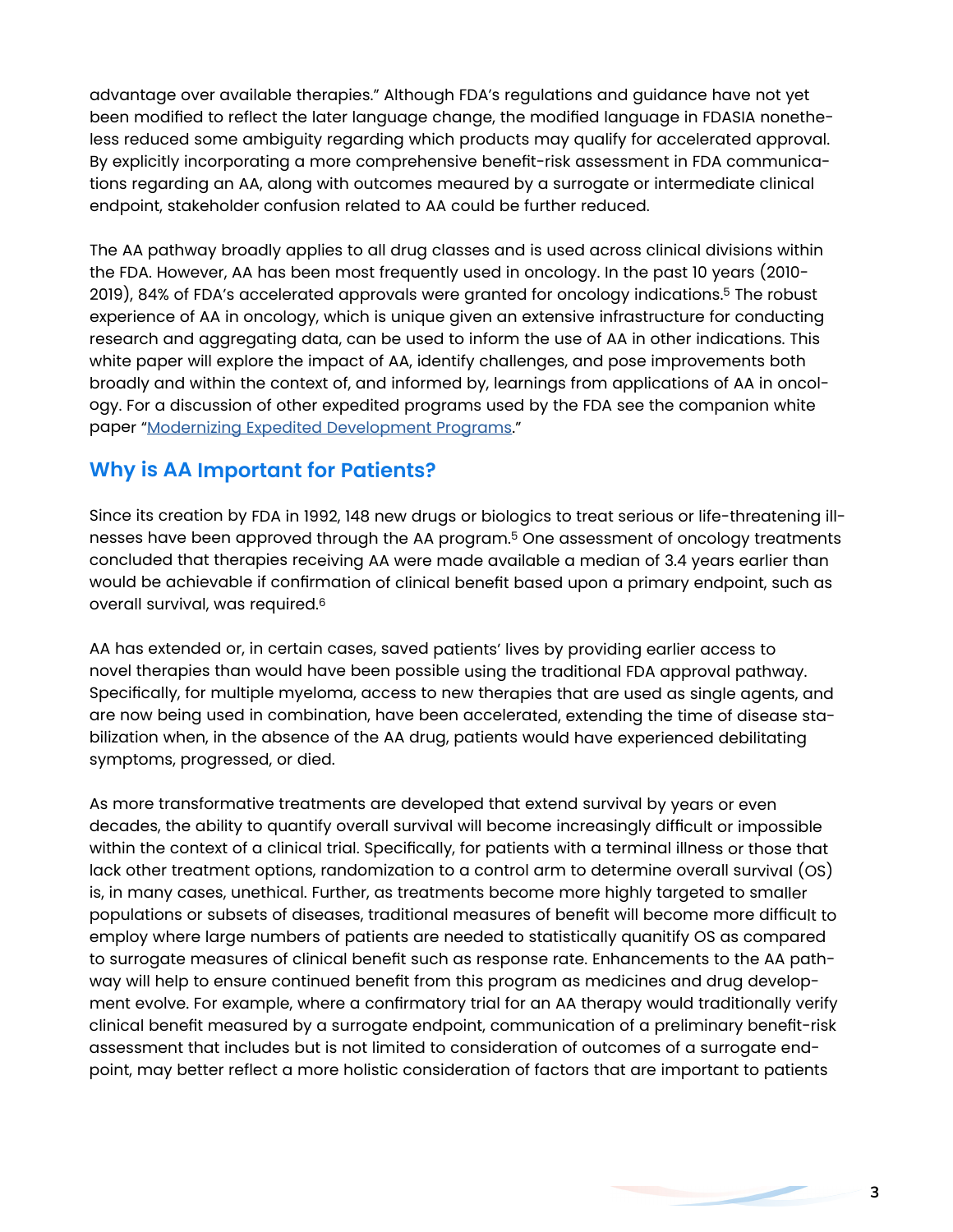in an approval determination. In other words, the confirmatory trial would be conducted to verify the totality of evidence of a drug, including magnitude and duration of benefit and safety, and whether the benefits received from a drug justified the risk rather than focus only on confirmation of a primary endpoint. A framework to encourage greater patient input on the determination of benefit-risk is important to amplifying the patient voice in drug development.

Finally, although the benefits of a drug may outweigh the risks in a clinical trial population, it is important to characterize the benefit-risk profile in the real-world population. The information provided by clinical trials is based upon a highly selected, homogenous, patient pool (typically younger patients with fewer comorbidities) that is less reflective of the general population. A patient cannot make truly informed decisions regarding treatment choices without adequate data to provide a complete picture of the benefits and risk of a therapy. For this reason, the importance of Phase IV confirmatory studies, which examine the benefit of a therapy and the toxicities in a broader population or in the real world through real-world studies, cannot be overemphasized. The AA pathway could supplement post-approval required trials with such real-world assessments to capitalize on all mechanisms of data generation to produce the most robust benefit-risk assessment possible.

### **Surrogate Endpoint vs Benefit-Risk Assessment**

Since the AA Program was codified in the US, analogous regulatory pathways have been implemented by other regulatory bodies, including the European Medicines Agency (EMA) and Health Canada, with the intent of expediting access to new therapies intended to treat serious diseases in those settings (Table 1). While implemented for a similar purpose, a comparison of each pathway also reveals important differences. For example, Conditional Marketing Authorisation (Conditional Approval), the pathway implemented by the EMA is distinctive with respect to its use of an initial benefit-risk analysis of a drug as a basis for a Conditional Approval as opposed to evaluation of an drug's effect on a surrogate endpoint that is used as the basis for AA by FDA and many of the other programs. Further, Conditional Approval by EMA is valid for only one year with the option of sponsor application for renewal. It is also important to note that regulatory approval in the EU does not necessarily translate to immediate patient access to new drugs as in the US because European countries also require a health technology assessment once a drug is determined to be safe and effective before reimbursement is awarded.

There is some discrepancy, particularly in oncology, regarding the clinical and regulatory context in which a surrogate endpoint is used to grant traditional approval and when a surrogate endpoint is considered reasonably likely to predict benefit to support AA. This can create confusion over distinctions between traditional and accelerated development programs. For example, objective response rate (ORR) is considered a surrogate endpoint used for AA in oncology. However, FDA can also grant tranditional approval based on this surrogate endpoint in single-arm trials when the ORR is substantial and durable. As another example, responses of fungating skin lesions were considered evidence of direct clinical benefit to support traditional approval of vismodegib for advanced basal cell carcinoma.7 Consequently, the use of the same surrogate in different contexts necessitates greater clarity regarding the level of evidence necessary for and how various endpoints are considered across development programs when a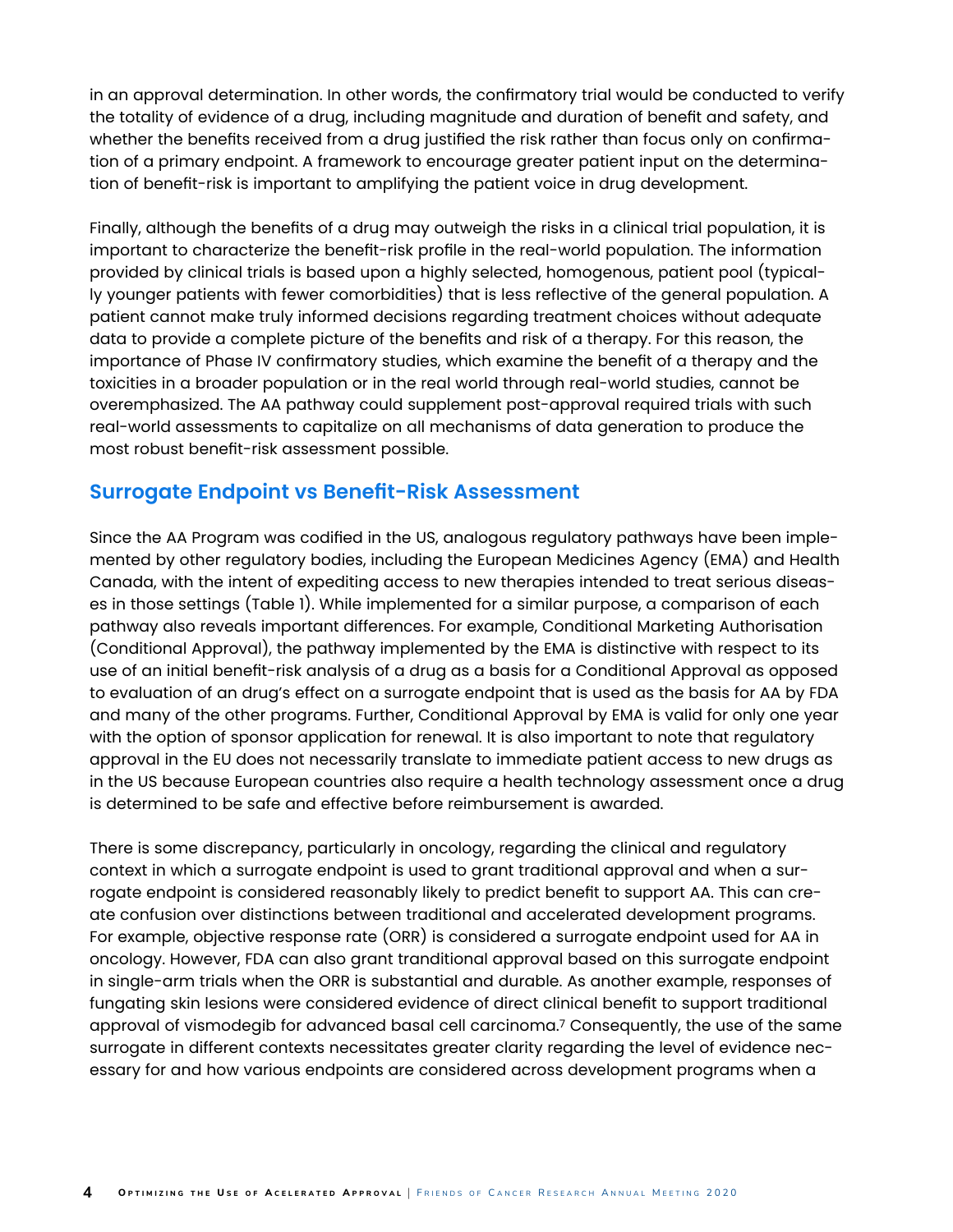drug can be granted traditional approval based upon an endpoint that is also used for AA.

Similar to the use of a benefit-risk assessment to support conditional approval by the EMA, drug development through the AA pathway in the US could be enhanced if communication about an AA were shifted away from a focus solely on predictive endpoints and toward a discussion about overall benefit-risk considerations. FDA already uses a standard framework for benefit-risk considerations when making approval decisions. The elements of FDA's benefit-risk framework include Analysis of Condition, Current Treatment Options, Benefit, and Risks and Risk Management.<sup>8</sup> Greater clarity regarding how FDA considers benefit-risk could be helpful, particularly regarding the magnitude of effect and potential toxicities of a drug. For example, when considering magnitude of effect, a substantial outcome in a surrogate endpoint may be a superior outcome vs a less impactful outcome as measured in a traditional endpoint. Additionally, potential toxicities should be considered within the context of importance to a patient's quality of life and may contribute to determining the "availability" of treatments. It may be appropriate to award AA to a drug with a lower ORR if the drug is less toxic or has a positive impact on patient-reported outcomes or function—and a confirmatory trial would aim to verify that benefit vs risk was maintained in the post-market setting.

# **Challenges and Solutions**

#### **Pre-approval setting**

Prioritization of the benefit-risk framework for drug review would facilitate a more holistic assessment of new therapies. It is within the context the above considerations, regarding the benefit-risk assessment in regulatory determinations, that we suggest additional considerations to improve AA within the benefit-risk framework.

Defining an "available therapy." The statute for AA, as amended by FDASIA, establishes eligibility for an AA and requires FDA to take "into account the availability or lack of alternative treatments." Patient access to treatments through AA has benefited from the clinical judgement that FDA reviewers have been afforded and the ability to account for confounders when considering an "available therapy." However, challenges remain when interpreting the definition of available therapy in certain situations. First, it is not always clear whether the existence of an FDA approved drug with an FDA approved indication in the disease of interest should necessarily be considered an available therapy. For example, over time and as the standard of care improves, some drugs become less relevant, or not used at all, in clinical practice at the time of a new AA and should not be considered an available therapy when assessing a new drug application in the same indication. Second, the use of published literature to establish an available therapy is highly discretionary but could benefit from additional clarity. For example, FDA has considered drugs for first-line lung cancer as an "available therapy" for lung cancer patients when determining eligibility for AA. When AA was awarded for crizotinib for metastatic non-small cell lung cancer with anaplastic lymphoma kinase rearrangements (ALK+), platinum doublet chemotherapy in first-line and docetaxel in second-line were considered available therapies. The crizotinib AA was based upon two single arm trials compared to published literature of ORR for platinum doublet chemotherapy and docetaxel.9 However, benefit was confirmed in a randomized confirmatory trial. Last, an emerging consideration is how to define available therapy for molecular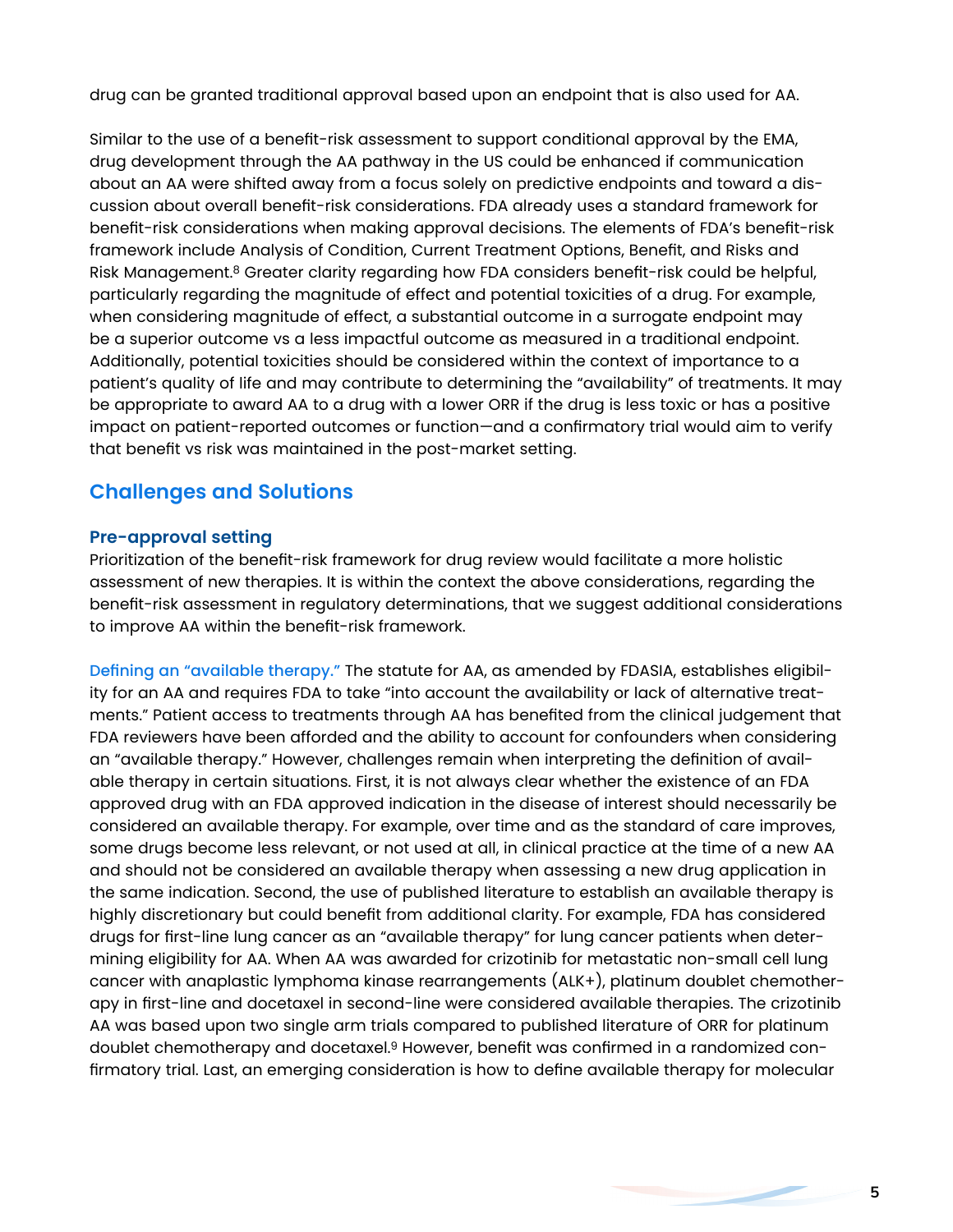indications. When considering a biomarker positive population, it may not be appropriate to consider an FDA approved drug with an expansive indication, which would include the biomarker positive population, but was never studied in that subpopulation, as an available therapy. A standardized approach to the definition of an "available therapy" in the context of a specific disease setting or population/subpopulation, including biomarker positive and novel refractory disease states (e.g., PD-(L)1-refractory populations), should be considered to provide greater clarity and consistency in application of AA.

Surrogate endpoint. Surrogate or intermediate endpoints such as duration of response or ORR are tumor-based endpoints, and there is no consistency in the magnitude of improvement in response rates that would constitute a change in other endpoints such as overall survival. Further, ORR from historic literature may not be as accurately assessed as compared to ORR in a modern registrational clinical trial, which typically requires blinded independent central radiology review. It is difficult to assess the level of evidence needed to establish that a surrogate endpoint fulfills the requirement of "reasonably likely to predict clinical benefit." Standardization or additional guidance for qualitative metrics of surrogate or intermediate endpoints would be helpful to provide more clarity and predictability for development programs without reducing flexibility for regulatory decision-making. Expectations and transparency in how FDA will consider magnitude of surrogate measures could be further clarified in design of confirmatory trials.

Another consideration in the use of surrogate endpoints is a better understanding of how the intermediate endpoint is weighted in a benefit-risk assessment. Different considerations may need to be taken for response rate vs duration of response and the magnitude of each. For example, tazemetostat was unanimously recommended by an Oncology Drug Advisory Committee (ODAC) based upon a 11-15% ORR for patients with metastatic or locally advanced epithelioid sarcoma with a lack of available therapies being a key consideration.<sup>10</sup> In oncology, a high response rate with a duration of response that lasts more than one year is preferable, but less substantive outcomes will require more nuanced consideration, including the rarity of the patient population.

Heterogeneity in populations. There has emerged a phenomenon of "excellent responders" in the context of immunotherapies, where there may be less than 10% of patients that respond to a therapy but those minority of patients that do respond exhibit dramatic and long term responses. In these cases, the overall trial for the general population may fail to demonstrate a benefit, but treatment may still be appropriate for those "excellent responders." It may be appropriate to award AA in that "excellent responder" subpopulation, despite failure of the trial to demonstrate benefit in the overall population, followed by post-market confirmatory requirements. How FDA considers surrogate endpoints in a benefit-risk assessment could be further clarified in guidance including how to appropriately design a statistically powered trial to identify efficacy in these sub-populations. This may need to include considerations for the objective or definition of a confirmatory trial. For example, a "confirmation of benefit" may be less about demonstrating superior survival of a therapy in the overall population and it may be more important to identify those patients that are "exceptional responders" based upon response measured in a biomarker-positive population.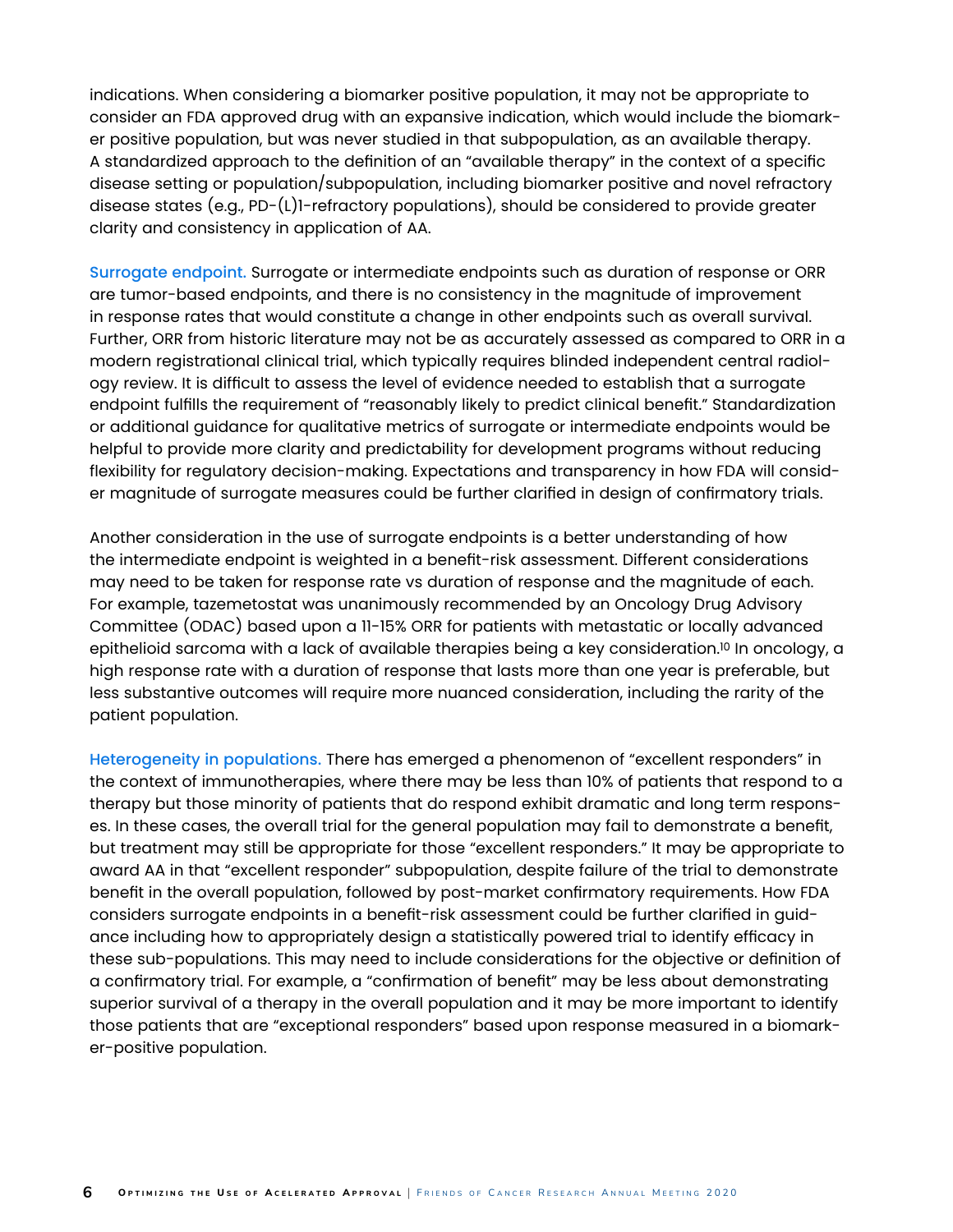Development of surrogate endpoints. More research is needed to develop new surrogate endpoints or provide more substantial evidence of likelihood to predict clinical benefit in support of AA. Surrogate endpoints that can clarify benefit in patients who achieve disease stabilization, such as changes in circulating tumor DNA, may be an important tool for drug development and clinical decision making. FDA could create a formal process, or expand upon the Drug Development Tool (DDT) Qualification Program, for sponsors to submit key data variables and patient outcomes from clinical trials used to support accelerated approval and traditional approval to help validate endpoints that predict clinical benefit. FDA considers clinical outcomes assessments to be a DDT and has issued draft guidance to inform the qualification of these metrics.<sup>11</sup> This evidence could be aggregated through a collaborative community or independently of FDA through precompetitive consortia to provide a publicly available database of evidence to support benefit-risk assessments that include evidence based upon a surrogate endpoint.

External control arms to support clinical trials. Clinical trials, from Phase I dose-finding and safety trials to Phase III randomized trials examining efficacy, form the backbone of the drug development pipeline and inform regulatory approvals. Single-arm clinical trials are now used to support regulatory approval, particularly important for AA, in settings where ethical concerns or challenges with feasibility of deploying a concurrent control arm exist, such as rare diseases or populations with unmet needs where randomization to a placebo or active comparator (for refractory settings) would be inappropriate and/or not feasible. While single-arm trials alone may yield important safety and efficacy signals and can be relied on for regulatory decision making in these clinical and regulatory contexts, real-world evidence (RWE), such as external controls (sometimes referred to as synthetic controls) may provide additional context and supplementary evidence. For example, in 2017, avelumab received AA for Merkel cell carcinoma on the basis of an 88-patient single arm Phase II trial. Real-world evidence (RWE), contributed by external data from a registry, was used as supportive evidence, but the regulatory approval was based primarily on data from the Phase II trial.12 Expanding the use of external controls to other difficult-to-study indications may reduce patient burden where research may be slowed or uninterpretable due to the use of a concurrent randomized control. The latter may be the case with some confirmatory trials of medical products made available through the accelerated approval pathway where the control arm may be compromised by early discontinuation or treatment crossover to the investigational therapy made available by an AA.13

#### **Post-approval challenges and solutions**

Although awarding of an AA to market a new therapy is contingent upon continued generation of evidence to verify and describe drug effectiveness, enrollment in confirmatory trials once a drug is already on the market may pose challenges. Certainly, once a drug is widely available, the incentive for a patient to participate in a clinical trial, and risk randomization to a placebo or an active control that is perceived as inferior, is reduced. This situation can be further exaserbated where a substantial improvement in overall survival is expected, as in the case of AA and breakthrough therapy designated drugs, and there may be loss of equipoise for conducting a randomized trial with a less effective therapy for confirmation of clinical benefit following AA. Further, it may not be ethical to take advantage of access barriers outside of the US, where the therapy is not yet available, to accrue patients to a trial that otherwise would be unlikely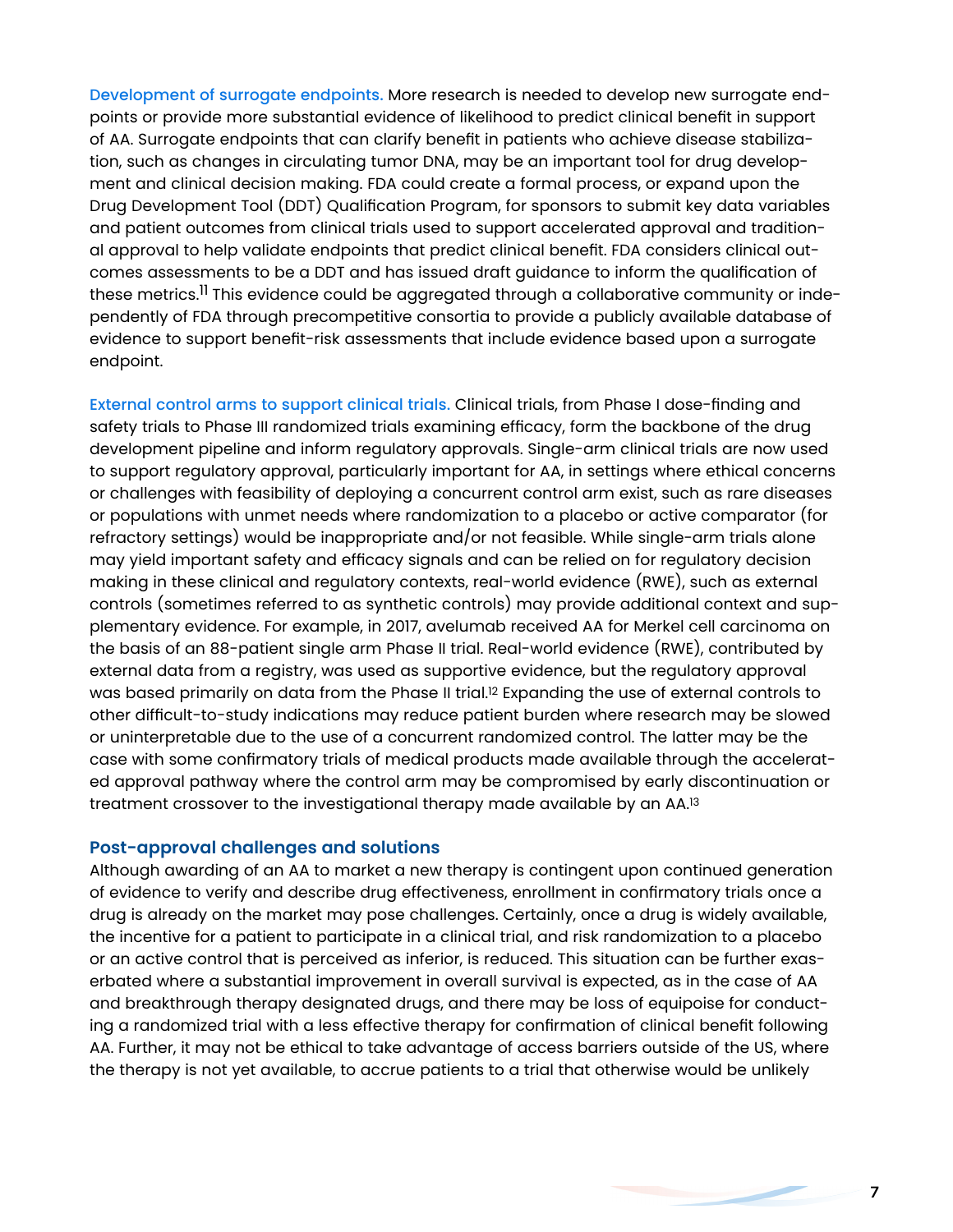to accrue patients within the US. The confirmatory evidence deemed necessary by the FDA to assess the benefit-risk of the therapy is nevertheless critical to ensure patient safety and benefit and different approaches to generating this information are needed, along with consideration of how evidence generated from confirmatory trials inform changes to labeled indications.

Initiation of confirmatory studies in pre-market setting. Confirmatory trials could be required to be initiated and have enrolled a pre-determined number of patients when the marketing application (NDA or BLA) is filed. This would require additional and earlier communication between FDA and sponsor to facilitate, including, more real-time access for the FDA to the necessary data that would inform design of a confirmatory trial, including guidance to determine how a "minimum number of patients accrued" would be defined across different drugs and disease settings. Access to data could be provided to FDA on a similar timeframe as a drug manufacturing and formulation program. This could not only inform confirmatory trial design earlier but also facilitate use of more pragmatic trial designs by aligning the patient population pre-approval to the initial study to give greater confidence in results of the confirmatory trial. Further, it could promote the awarding of AA based on an "intermediate data review," in line with a benefit-risk assessment as opposed to a surrogate endpoint.

Consideration of subsequent confirmatory studies. Sponsors can conduct a confirmatory trial in different populations or settings than the initial trial for which AA was awarded for numerous reasons, including low accruing trials and loss of equipoise, and there are examples where this has occurred. Most commonly, this is used for AA based upon substantial response rate in a single-arm trial with a monotherapy in a refractory population, the confirmatory trial, then, utilizes a randomized design in an earlier line setting. For rare populations where randomized trials are not feasible, confirmatory trials, with a single-arm design consisting of more patients and/or longer follow-up for duration of response may be considered.

A randomized design approach, however, can become problematic if the confirmatory trial that utilizes a different population than the initial trial, fails to confirm benefit in the subsequent population. These results are not necessarily a reflection of the effectiveness of the drug but are likely reflective of trial design related issues such as inability to accrue sufficient patients, high drop-out or crossover rates that impact the statistical power of the study, or enrolling the wrong patient population. Gefitinib, approved in non-small-cell lung cancer, is an example in which the confirmatory trials failed and ultimately lead to a withdrawal of AA.<sup>14</sup> However, subsequent trials were able to identify an appropriate patient population, leading to a subsequent approval in EGFR-mutant lung cancer.15,16 In similar instances, FDA may be hesitant to remove an AA for a therapy due to concerns that the treatment may meet an unmet medical need in a certain subpopulation while still recognizing that additional clinical trials are needed to confirm benefit in that subpopulation. Indeed, the impact of withdrawal of AA for gefitinib on unmet medical need was mitigated by the availability of another therapy, erlotinib, which remained on the market. Without the availability of an alternative therapy, access issues for that particular population would have been of concern. By allowing the sponsor to retain AA for the drug after the initial confirmatory trial failed and conduct additional post-market trials allows the FDA to address both concerns. Further, FDA could host a public discussion at an ODAC to discuss the failed trial and to consider whether other confirmatory trials or withdrawal may be appropriate. This public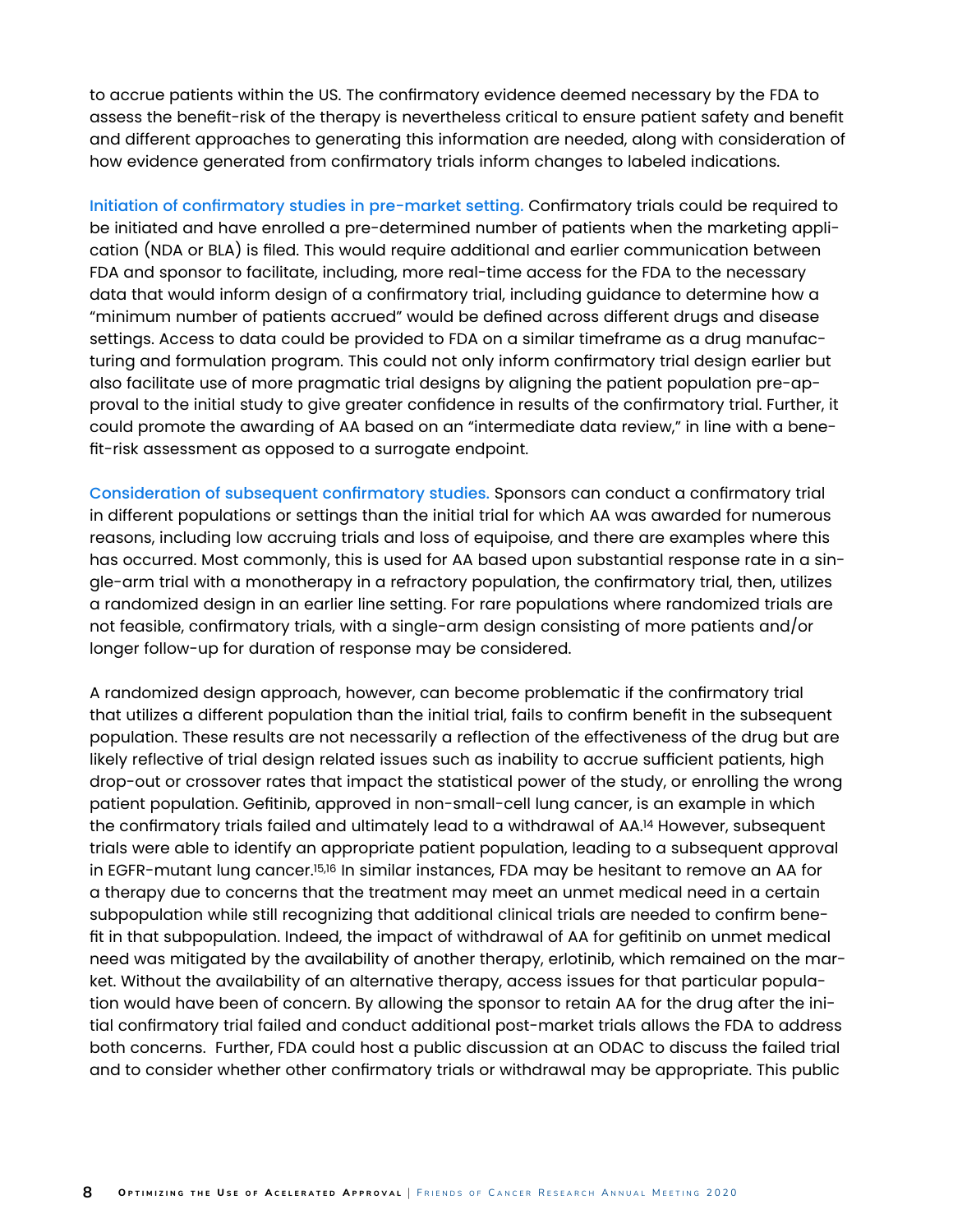format would facilitate a transparent discourse that bolsters patient input in the decision-making process and prioritizes benefit-risk assessments in the post-market setting. FDA currently has a withdrawal process for removing AA, but this is an onerous and time-consuming process, making it an ineffective method for withdrawing AA in a timely manner when the company does not agree with the withdrawal. The withdrawal process will also require improvement to facilitate opportunities for subsequent confirmatory trials, where appropriate and necessary, to ensure a robust AA pathway. The FDA should consider ways in which this pathway can be made more nimble and improve this mechanism as an enforcement mechanism for required confirmatory studies. Additional changes to the AA Program could be considered. For example, analogous programs to AA implemented by other regulatory agencies, such as the EMA, are valid for one year after approval with the option to renew annually. The FDA could be given authority to require an annual update of post-market requirements and review of new data to ensure post-market commitments are met in a timely manner.

Real-world evidence to support confirmation of benefit. RWE is increasingly becoming utilized in drug development, including in the post-market setting. Recent legislative and regulatory policies focused on RWE, such as the 21st Century Cures Act, Prescription Drug User Fee Act (PDUFA) Reauthorization of 2017, and FDA Framework on Real-World Evidence, highlight the interest in using RWE applications across the drug development life cycle.17-20 While the centrality of clinical trials remains, the homogenous patient populations included to produce rigorous data limit the generalizability of clinical trial-related drug safety and efficacy to its broader use in clinical practice.21 Real-world datasets, on the other hand, can be assembled that produce robust analyses that complement those of clinical trials. RWE can reflect broader, more diverse patient populations than are typically included in traditional clinical trials and can be applied across multiple use cases, including to answer timely clinical questions, assess endpoints measures, perform comparative effectiveness research, and study long-term drug safety. Within the context of a benefit-risk assessment for AA, additional evidence from RWE could be used to supplement confirmatory trial results and contribute to a more complete understanding of drug efficacy and safety.

# **Conclusions**

The AA pathway has proved to be an extremely important mechanism to promote development of and access to therapies for serious or life-threatening illnesses. It is important to continue to improve on this mechanism to maximize the benefit achievable through this pathway for patients. This white paper provides several possible recommendations to achieve this goal.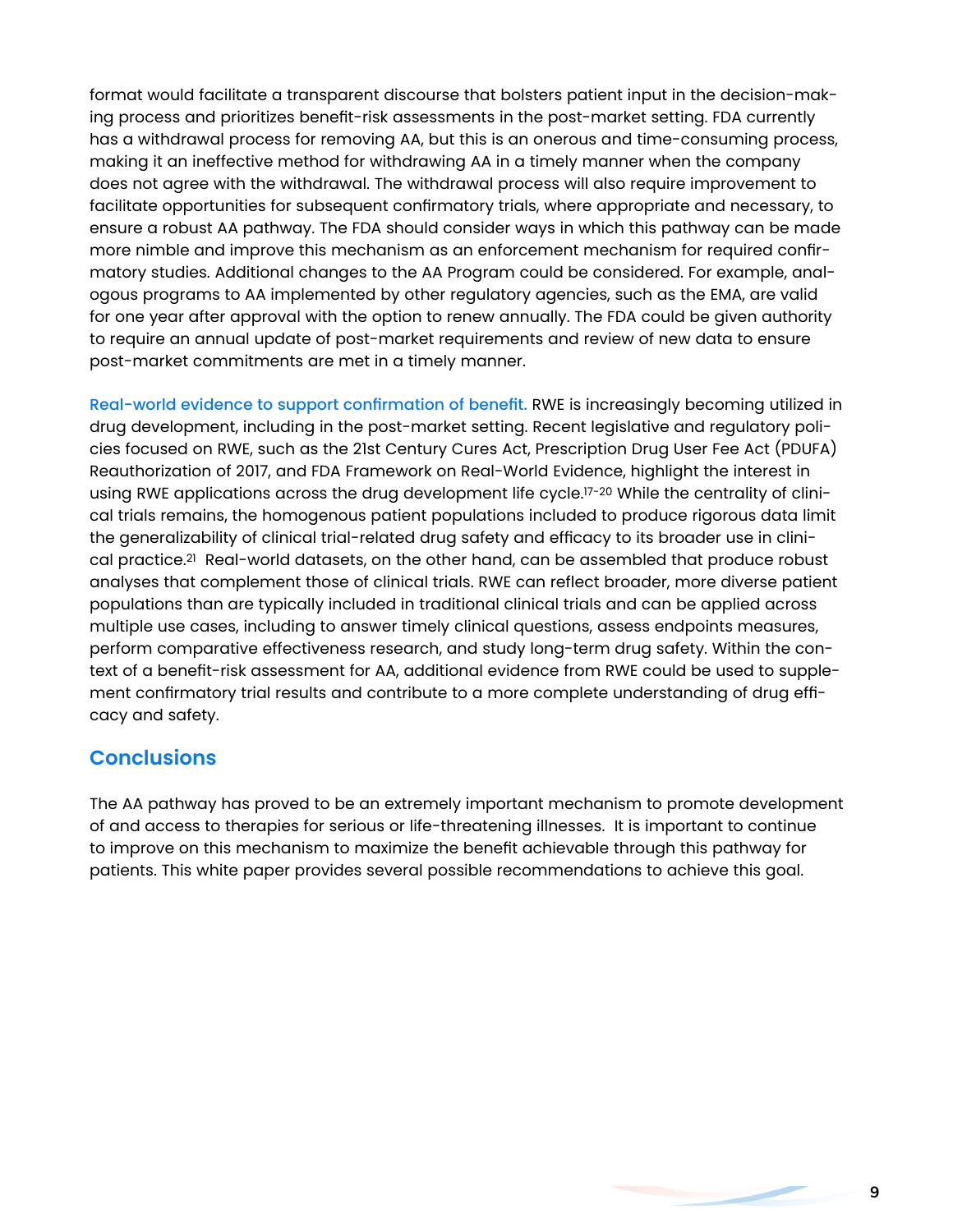#### **Glossary**

**Clinical benefit:** a positive therapeutic effect that is clinically meaningful in the context of a given disease. The clinical benefit must be weighed against a treatment's risks to determine whether there is an overall benefit for patients (i.e., a positive benefit-risk profile).<sup>3, 22</sup>

**Clinical endpoint:** a characteristic or variable that directly measures a therapeutic effect of a drug––an effect on how a patient feels (e.g., symptom relief), functions (e.g., improved mobility), or survives.3, 22

**Intermediate clinical endpoint:** a measurement of a therapeutic effect that can be measured earlier than an effect on irrecersible morbidity or mortality (IMM) and is considered reasonably likely to predict the drug's effect on IMM or other clinical benefit.<sup>3, 22</sup>

**Reasonably likely surrogate endpoint:** surrogate endpoint that is supported by strong mechanistic and/or epidemiologic rationale, but the amount of clinical data available is not sufficient to show that they are a validated surrogate endpoint.<sup>22</sup>

**Surrogate endpoint:** a marker, such as a laboratory measurement, radiographic image, physical sign, or other measure, that is thought to predict clinical benefit, but is not itself a measure of clinical benefit. Depending on the strength of the evidence supporting the ability of a marker to predict clinical benefit, the marker may be a surrogate endpoint that is known to predict clinical benefit (a validated surrogate endpoint that could be used for traditional approval), a surrogate endpoint that is reasonably likely to predict a drug's intended clinical benefit (and that could therefore be used as a basis for accelerated approval), or a marker for which there is insufficient evidence to support reliance on the marker as either kind of surrogate endpoint (and that therefore cannot be used to support traditional or accelerated approval of a marketing application).3, 22

**Validated surrogate endpoint:** surrogate endpoint supported by a clear mechanistic rationale and clinical data providing strong evidence that an effect on the surrogate endpoint predicts a specific clinical benefit.22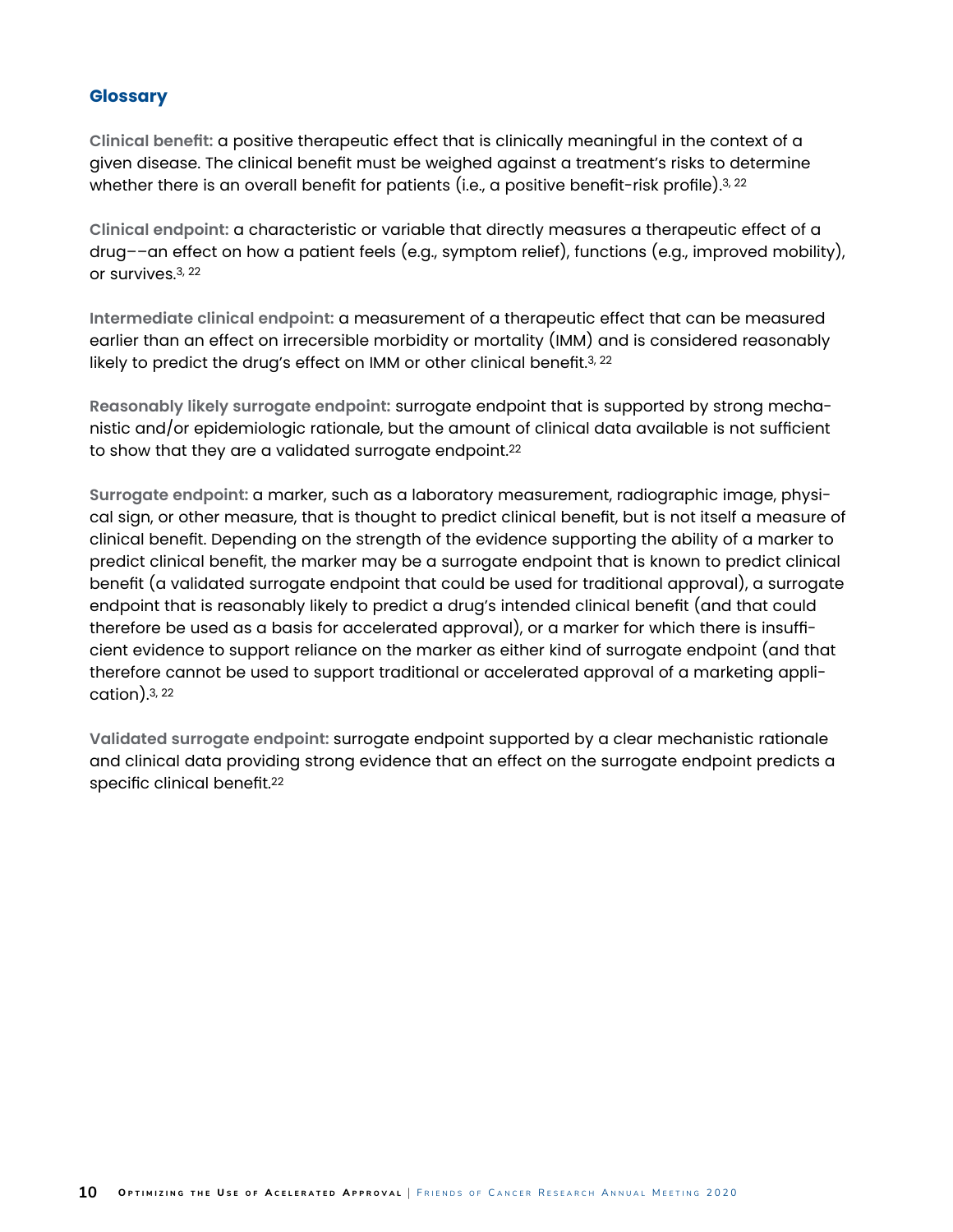#### **References**

- 1. 21 CFR part 314, subpart H
- 2. 21 CFR part 601, subpart E
- 3. Food and Drug Administration. Guidance for Industry Expedited Programs for Serious Conditions – Drugs and Biologics. May 2014. https://www.fda.gov/media/119293/download. Accessed online 10/7/2020.
- 4. Section 506(c) of the FD&C Act, as amended by section 901 of FDASIA.
- 5. US Food and Drug Administration. CDER Drug and Biologic Accelerated Approvals Based on a Surrogate Endpoint As of June 30, 2020. https://www.fda.gov/media/88907/download. Accessed online 10/1/2020.
- 6. Beaver JA, Howie LJ, Pelosof L, et al. A 25-Year Experience of US Food and Drug Administration Accelerated Approval of Malignant Hematology and Oncology Drugs and Biologics: A Review. JAMA Oncol. 2018;4(6):849–856. doi:10.1001/jamaoncol.2017.5618. Accessed online 10/1/2020.
- 7. Media release. FDA approves Erivedge (vismodegib) capsule, the first medicine for adults with advanced basal cell carcinoma. Roche Group Media Relations. Basel, 30 January 2012. https://www.roche.com/media/releases/med-cor-2012-01-30.htm. Accessed online 10/1/2020.
- 8. US Food and Drug Administration. Benefit-Risk Assessment in Drug Regulatory Decision-Making: Draft PDUFA VI Implementation Plan (FY 2018-2022) accessed on 10/27/2020. https://www. fda.gov/media/112570/download
- 9. Kazandjian D, Blumenthal GM, Chen HY, et al. FDA approval summary: crizotinib for the treatment of metastatic non-small cell lung cancer with anaplastic lymphoma kinase rearrangements. Oncologist. 2014;19(10):e5-e11. doi:10.1634/theoncologist.2014-0241. Accessed online 10/8/2020.
- 10. Media Release. FDA Approves Tazemetostat for Epithelioid Sarcoma. OncLive. January 23, 2020. tps://www.onclive.com/view/fda-approves-tazemetostat-for-epithelioid-sarcoma. Accessed online 10/1/2020.
- 11. Food and Drug Administration. Qualification Process for Drug Development Tools Guidance for Industry and FDA Staff. DRAFT GUIDANCE. December 2019. https://www.fda.gov/media/133511/ download. Accessed online 10/7/2020.
- 12. Cowey, C. L. et al. Real-world treatment outcomes in patients with metastatic Merkel cell carcinoma treated with chemotherapy in the USA. Futur. Oncol. 13, 1699–1710 (2017).
- 13. Friends of Cancer Research. Exploring Whether a Synthetic Control Arm can be Deriving from Historical Clinical Trials that Match Baseline Characteristics and Overall Survival Outcome of a Randomized Control Arm. (2018). Available at: https://www.focr.org/sites/ default/files/SCA White Paper.pdf.
- 14. Food and Drug Administration. AstraZeneca Pharmaceuticals LP; Withdrawal of Approval of a New Drug Application for IRESSA. (77 FR 24723, April 25, 2012).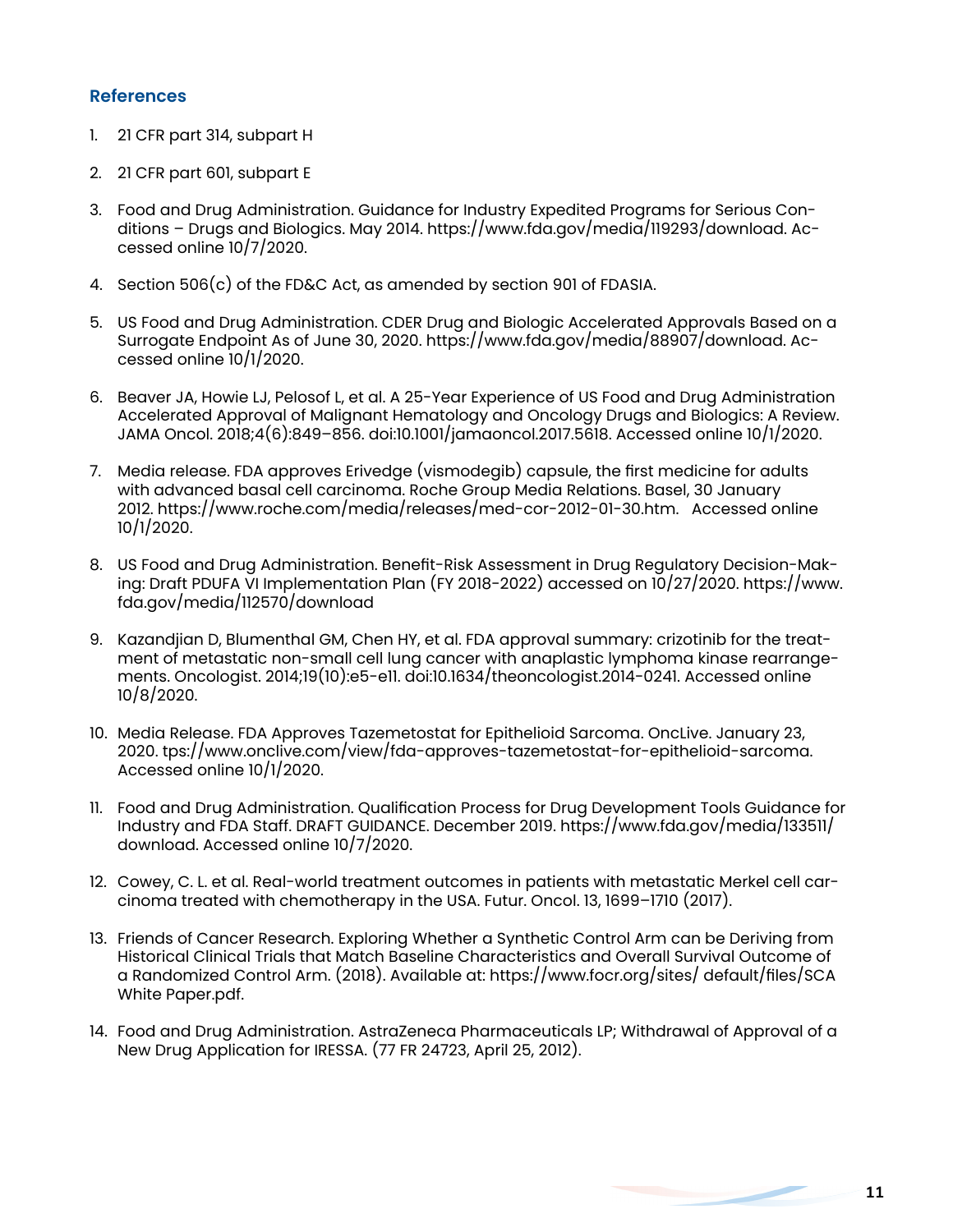- 15. Pircher A, Ploner F, Popper H, Hilbe W. Rationale of a relaunch of gefitinib in Caucasian non-small cell lung cancer patients. Lung Cancer. 2010 Sep;69(3):265-71. doi: 10.1016/j.lungcan.2010.01.017. Epub 2010 Feb 18. PMID: 20167388. Accessed online 10/7/2020.
- 16. Kazandjian D, Blumenthal G, Yuan W, He K, Keegan P, Pazdur R. FDA Approval of Gefitinib for the Treatment of Patients with Metastatic EGFR Mutation–Positive Non–Small Cell Lung Cancer. Clin Cancer Res 2016;22:1307-1312. doi: 10.1158/1078-0432.CCR-15-2266. Accessed online 10/7/2020.
- 17. US Food and Drug Administration: PDUFA reauthorization performance goals and procedures fiscal years 2018 through 2022. https://www.fda.gov/media/99140/download
- 18. US Congress: 21st Century Cures Act. P.L. 114-255, 2016.
- 19. US Congress: Prescription Drug User Fee Act. P.L. 102-571, 1992.
- 20. Food and Drug Administration. Framework for FDA's Real-world Evidence Framework. December 2018. https://www.fda.gov/media/120060/download. Accessed online 10/26/2020.
- 21. Elting L, Cooksley C, Bekele B, Frumovitz M, Avritscher E, Sun C, Bodurka D. Generalizability of cancer clinical trial results: prognostic differences between participants and nonparticipants. Cancer 2006; 106(11):2452-2458. DOI 10.1002/cncr.21907
- 22. FDA-NIH Biomarker Working Group. BEST (Biomarkers, EndpointS, and other Tools) Resource [Internet]. Silver Spring (MD): Food and Drug Administration (US); 2016-. Glossary. 2016 Jan 28 [Updated 2020 Aug 4]. Available from: https://www.ncbi.nlm.nih.gov/books/NBK338448/ Co-published by National Institutes of Health (US), Bethesda (MD).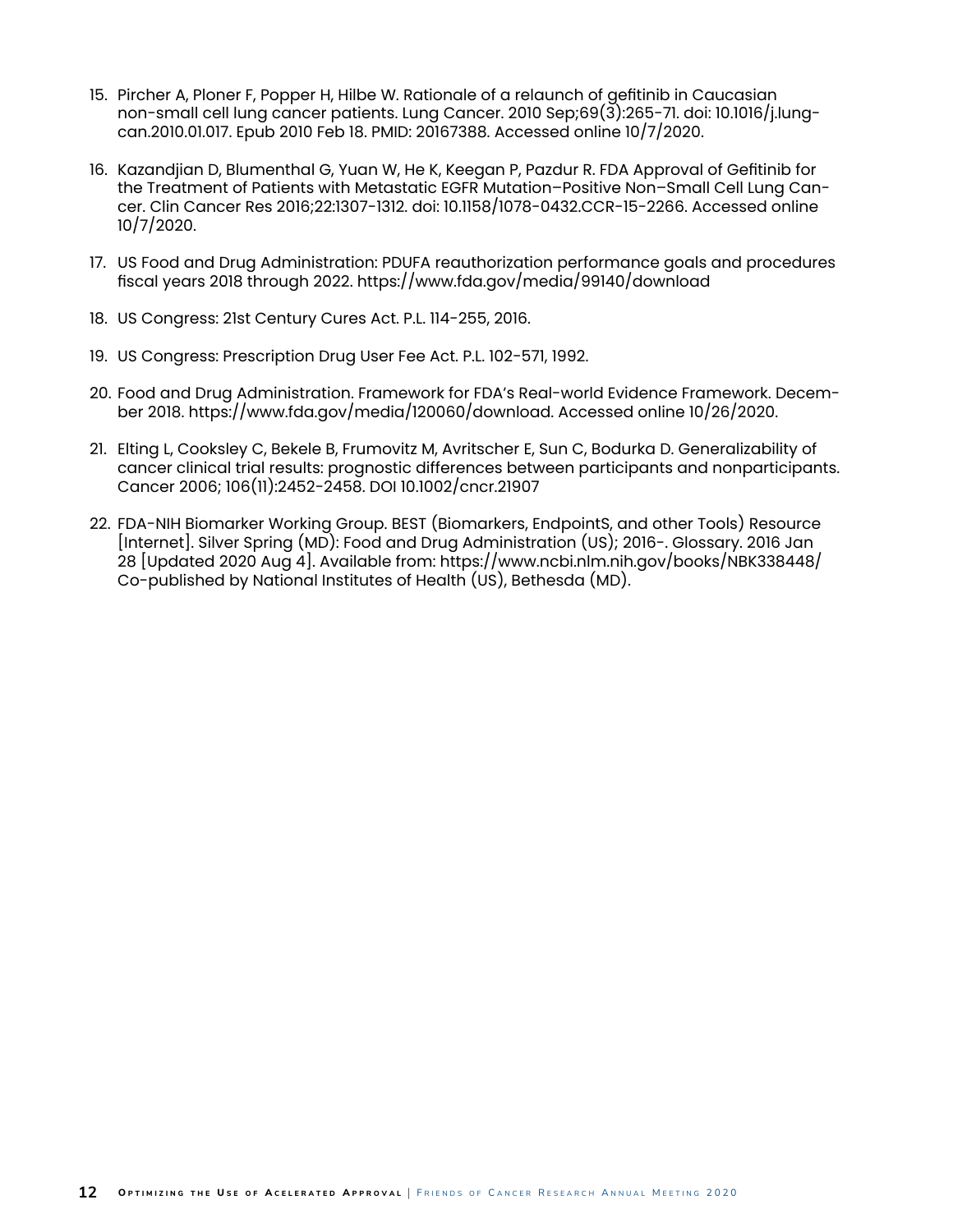# Table 1: Comparison of AA Programs Across Nations

| <b>Regulatory</b><br><b>Agency</b> | Program<br><b>Name</b>  | <b>Date</b><br><b>Initiated</b> | How do you qualify?                                                                                                                                                                                                                                                                                                                                                                                                                                                                                                | <b>How is drug evaluated?</b>                                                                                                                                                                                                                                                                                                                                                 | <b>Post-marketing</b><br><b>Requirements</b>                                                                                                                                                                                                                                                 | <b>References/Notes</b>                                                                                                                                                    |
|------------------------------------|-------------------------|---------------------------------|--------------------------------------------------------------------------------------------------------------------------------------------------------------------------------------------------------------------------------------------------------------------------------------------------------------------------------------------------------------------------------------------------------------------------------------------------------------------------------------------------------------------|-------------------------------------------------------------------------------------------------------------------------------------------------------------------------------------------------------------------------------------------------------------------------------------------------------------------------------------------------------------------------------|----------------------------------------------------------------------------------------------------------------------------------------------------------------------------------------------------------------------------------------------------------------------------------------------|----------------------------------------------------------------------------------------------------------------------------------------------------------------------------|
| $FDA - US$                         | Accelerated<br>Approval | 1992                            | A drug that treats a serious<br>condition AND generally pro-<br>vides a meaningful advan-<br>tage over available therapies<br><b>AND</b> demonstrates an effect<br>on a surrogate endpoint that<br>is reasonably likely to predict<br>clinical benefit or on a clinical<br>endpoint that can be mea-<br>sured earlier than irreversible<br>morbidity or mortality (IMM)<br>that is reasonably likely to<br>predict an effect on IMM or<br>other clinical benefit (i.e., an<br>intermediate clinical end-<br>point) | - Surrogate Endpoint: a<br>marker that is thought to<br>predict clinical benefit,<br>but is not itself a mea-<br>sure of clinical benefit<br>- Intermediate Clinical<br>Endpoint: a measure-<br>ment of a therapeu-<br>tic effect that can be<br>measured earlier than<br>an effect on IMM and<br>is considered reason-<br>ably likely to predict the<br>drug's effect on IMM | - Postmarketing confir-<br>matory trial that evaluates<br>a clinical endpoint that<br>directly measures clinical<br>benefit<br><b>OR</b><br>- A confirmatory trial con-<br>ducted in a different but<br>related population that is<br>capable of verifying the<br>predicted clinical benefit | $\bullet$ 21 CFR part 314,<br>sub-part H<br>$\bullet$ 21 CFR part 601,<br>sub-part E<br>• Section $506(c)$ of<br>the FD&C Act, as<br>amended by sec-<br>tion 901 of FDASIA |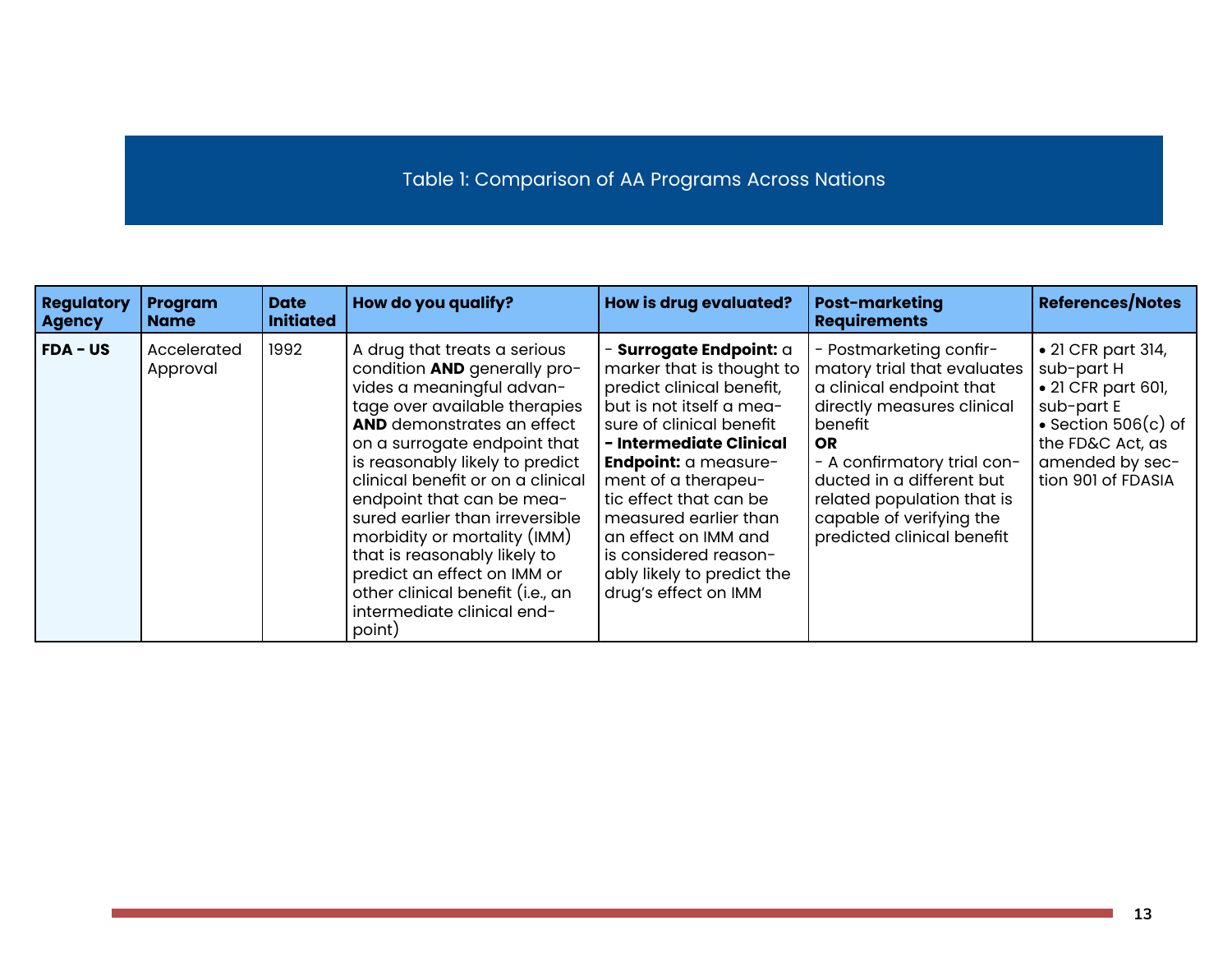| <b>EMA - EU</b>       | Conditional<br>Marketing<br>Authorisation  | 2006 | Medicinal products that aim<br>at the treatment, preven-<br>tion or medical diagnosis<br>of seriously debilitating or<br>life-threatening diseases,<br>or medicinal products to be<br>used in emergency situations<br>in response to public health<br>threats                                                                                                                                                                                                                                          | (a) the risk-benefit bal-<br>ance of the medicinal<br>product, as defined in<br>Article 1(28a) of Directive<br>$2001/83/EC$ , is positive;<br>(b) it is likely that the<br>applicant will be in a<br>position to provide the<br>comprehensive clinical<br>data;<br>(c) unmet medical<br>needs will be fulfilled;<br>(d) the benefit to public<br>health of the immedi-<br>ate availability on the<br>market of the medicinal<br>product concerned out-<br>weighs the risk inherent<br>in the fact that addition-<br>al data are still required | - The holder will be<br>required to complete spe-<br>cific obligations (ongoing<br>or new studies, and in<br>some cases additional<br>activities) with a view to<br>providing comprehensive<br>data confirming that the<br>benefit-risk balance is<br>positive<br>- Valid for one year, and<br>renewable afterwards | Regulation (EC) No<br>507/2006              |
|-----------------------|--------------------------------------------|------|--------------------------------------------------------------------------------------------------------------------------------------------------------------------------------------------------------------------------------------------------------------------------------------------------------------------------------------------------------------------------------------------------------------------------------------------------------------------------------------------------------|------------------------------------------------------------------------------------------------------------------------------------------------------------------------------------------------------------------------------------------------------------------------------------------------------------------------------------------------------------------------------------------------------------------------------------------------------------------------------------------------------------------------------------------------|---------------------------------------------------------------------------------------------------------------------------------------------------------------------------------------------------------------------------------------------------------------------------------------------------------------------|---------------------------------------------|
| <b>PMDA-</b><br>Japan | Conditional<br>Early<br>Approval<br>System | 2017 | - No standard existing therapy<br>or superior clinical usefulness<br>as compared with the existing<br>products in terms of quality<br>of life of patients, efficacy, or<br>safety<br>- Applicable to serious dis-<br>eases or orphan drug desig-<br>nation<br>- Confirmatory clinical trials<br>are difficult to conduct or take<br>a long time due to a limited<br>number of patients<br>- Clinical trials other than<br>confirmatory trials have<br>shown a certain degree of<br>efficacy and safety | - Clinical trials that use a<br>justified surrogate end-<br>point<br>- Show the safety and<br>efficacy of the drug in<br>some other way                                                                                                                                                                                                                                                                                                                                                                                                        | - Post-marketing surveil-<br>lance period extended<br>- Surveillance or clinical<br>studies must be conduct-<br>ed as a post-market-<br>ing requirement (recent<br>examples indicate that<br>post-marketing compara-<br>tive studies are not neces-<br>sary and post-marketing<br>surveillance is acceptable)       | Pharmaceutical<br>and Medical<br>Device Act |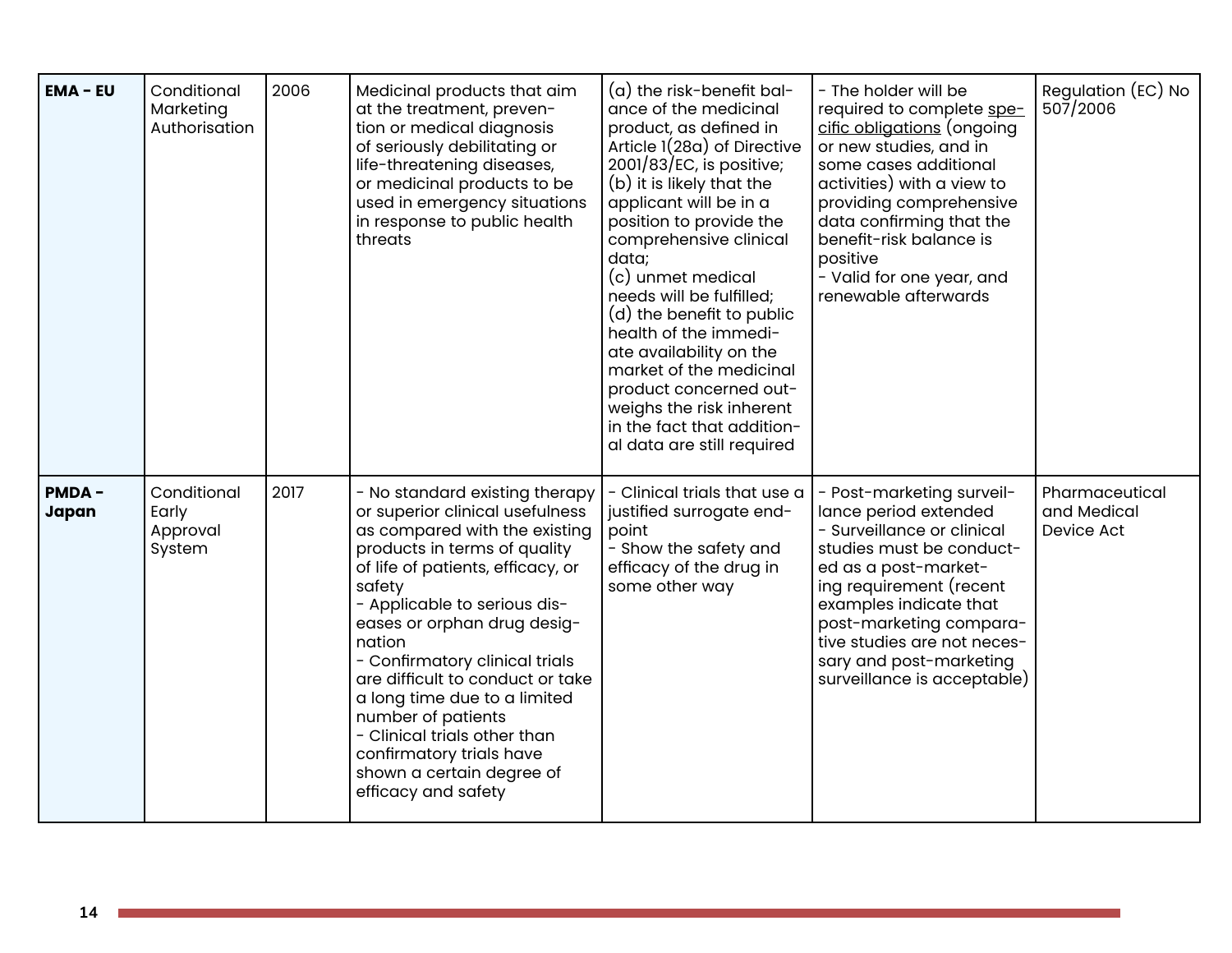| NMPA-<br>China | The Green<br>Channel | 2014 | Fills 1 of 8 criteria:<br>- Drug applications for prod-<br>ucts with "significant clini-<br>cal value," such as innova-<br>tive drugs and those with<br>advanced formulations;<br>- Clinical trial applications<br>for generic drugs submitted<br>three years before the patent<br>expires on the reference prod-                                                                                                                                                                                                                                                                                                                                                                                                                                                                                                                                                                                                         | - Phase 1 and Phase 2<br>data if reviewers can<br>reasonably predict or<br>determine the clinical<br>benefit has a significant<br>advantage versus exist-<br>ing treatments<br>- Trial applicants with<br>less convincing Phase<br>I and 2 data still may | - Will still need to com-<br>plete Phase III trials that<br>show clinical benefit | CFDA Order [2014]<br>No. 13<br>https://www.<br>fdanews.com/<br><b>IPRM0325162</b><br>Updated in 2019.<br>https://regulatory. |
|----------------|----------------------|------|---------------------------------------------------------------------------------------------------------------------------------------------------------------------------------------------------------------------------------------------------------------------------------------------------------------------------------------------------------------------------------------------------------------------------------------------------------------------------------------------------------------------------------------------------------------------------------------------------------------------------------------------------------------------------------------------------------------------------------------------------------------------------------------------------------------------------------------------------------------------------------------------------------------------------|-----------------------------------------------------------------------------------------------------------------------------------------------------------------------------------------------------------------------------------------------------------|-----------------------------------------------------------------------------------|------------------------------------------------------------------------------------------------------------------------------|
|                |                      |      | uct;<br>- Clinical trial applications for<br>new drugs undergoing paral-<br>lel review in the U.S. and EU;<br>- Registration applications<br>for drugs undergoing parallel<br>review in the U.S. and EU using<br>the same production line;<br>- Registration applications for<br>new drugs developed under<br>Chinese national research<br>programs;<br>- Registration applications for<br>drugs to treat AIDS, tubercu-<br>losis, viral hepatitis, rare dis-<br>eases and cancer, as well as<br>pediatric and geriatric drugs;<br>- Registration applications<br>for drugs in short supply<br>approved by China's National<br>Health and Family Planning<br>Commission and the Ministry<br>of Industry and Information<br>Technology; and<br>- Registration applications<br>for pediatric drugs that have<br>been approved in the U.S., EU<br>and "surrounding areas" of<br>China, backed by compelling<br>clinical data | request an abbreviated<br>Phase 3 trial to speed<br>the drug to market                                                                                                                                                                                    |                                                                                   | usc.edu/requlato-<br>ry-updates-spe-<br>cial-report-chi-<br>na-septem-<br>$ber-2019/$                                        |

 $\mathcal{L}(\mathcal{L}(\mathcal{L}))$  and  $\mathcal{L}(\mathcal{L}(\mathcal{L}))$  . The contribution of  $\mathcal{L}(\mathcal{L})$